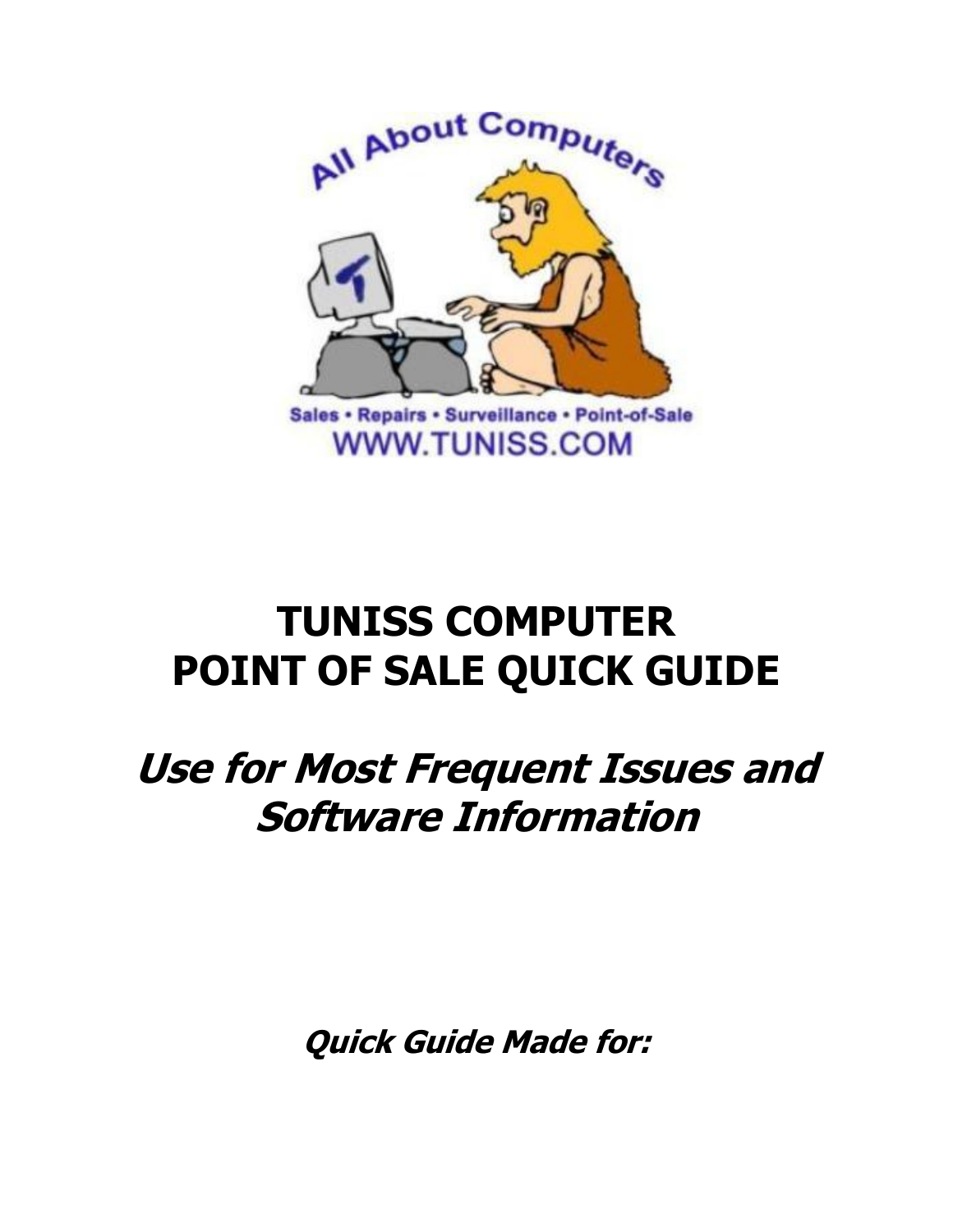## **Common Issues That You Can Do Before Calling Support**

We use the PC America Software Customer Support Hotline: (845) 920-0888

Unless specified, Tuniss has included 1 year customer support with PC America. This means you can call the Support Hotline for 1 year from your installation date. If, in that time period, they say that you do not have customer support, assure them that we have included in your package.

### **For problems like:**

| -How to Turn on the System | -Adding Tips                        |
|----------------------------|-------------------------------------|
| -Adding Items              | -Settling Credit Cards              |
| -Adding Employees          | -Accessing Detailed Daily Report    |
| -Disabling Employees       | -Accessing Credit Card Batch Report |
|                            |                                     |

Solutions for these issues are answered in this POS Guide, as well as in the PC America software manual. If you are not able to find this information in the manuals provided to you, we will be happy to assist you over the phone at no cost to you. Please take note of our assistance to you as repeated calls for the same problem will not be accommodated.

## **Getting Started: How to Turn on the POS System**

The POS can be turned on by pressing the Power Button. The power button is located on the underside of the screen. Holding the bottom of the screen, tilt the screen upwards. The power button is located on the left side. **\*\*If you have more than one station, your main station (labeled "Server" or "Station 1") must be turned on before your other machines can be turned on.\*\***

## **Credit Card Not Settling**

-Is your internet connection working? If not, call your provider as it is a problem with the internet.

-If you have an external credit card machine:

-Is your machine connected? If yes, then the problem is something that will need to be dealt with via your credit card settling company.

## **System Won't Connect to the Internet**

-Did you call your internet provider?

-If no, then call your internet provider to make sure that the internet is working (you might not have paid you bill, the phone lines are down due to weather, etc.).

-If you have called you internet provider, check your cables. Are they plugged in?

-Did you reset the router recently? (You may have done this if you pressed the tiny pin hole on the back of the router.)

-If yes, then you have reset all the settings to the factory options and you will need an appointment.

For any other problems that are not included on the list, we will be more than happy to help you over the phone or by booking an appointment for <sup>a</sup> Tuniss technician to visit your location.

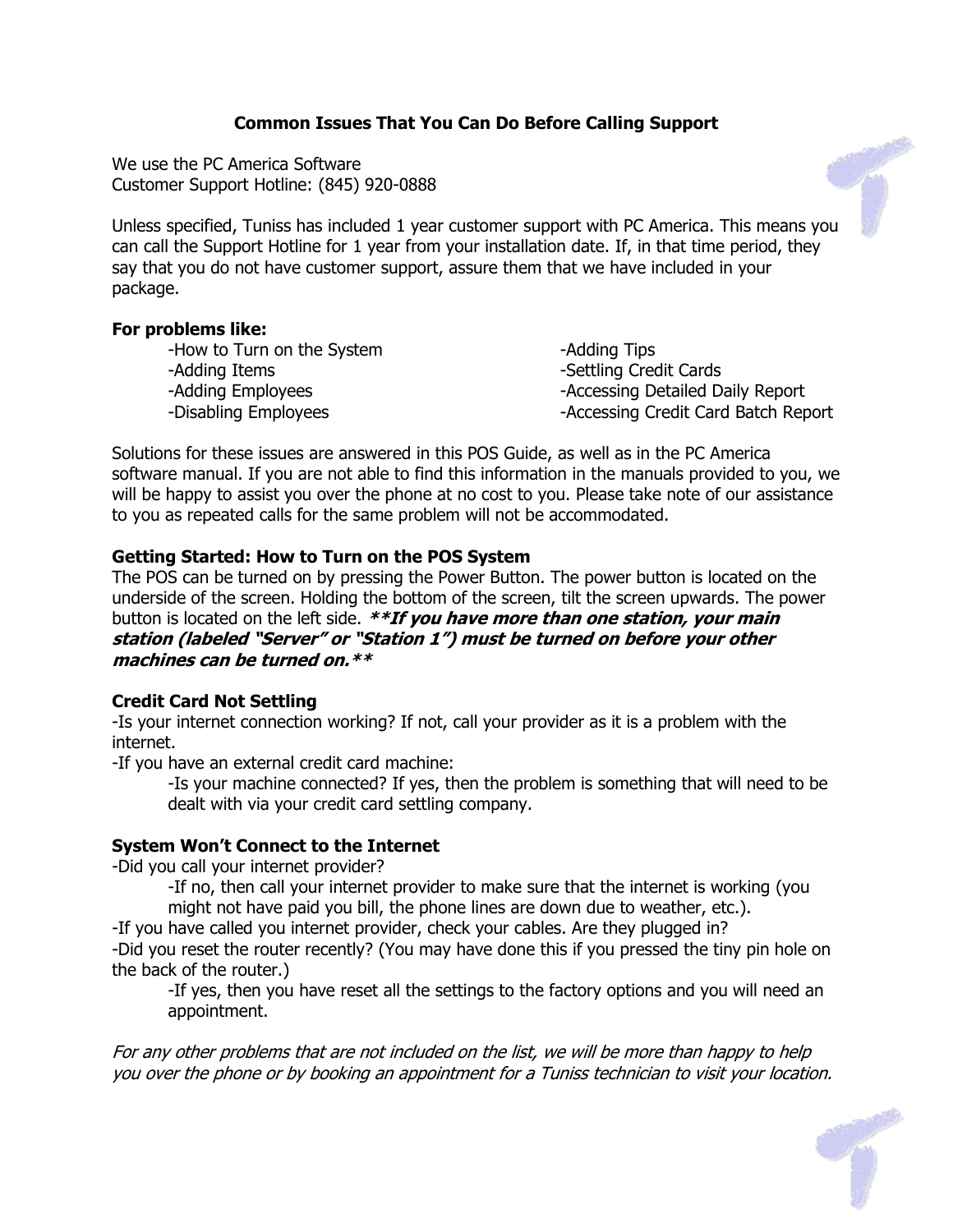## **EMPLOYEES**

### **Clocking In**

-Before you begin your shift, click on the clock icon on the bottom right hand side of the start screen.

-Select Clock In and your shift will begin.

#### **Clocking Out**

-When you have ended your shift, you may clock out either from the start screen. By selecting the Clock In/Out tab on the bottom of the screen.

-Click on the clock icon you used to clock in, or you can clock out from the menu screen -A shift report will also print out and through this report, you can see how much net sales you earned, as well as the tips you earned.



#### **Adding Tips**

-Click the Manager tab located on the top right hand side of the screen of the menu screen.

-Go to the Green Administrative tab and select blue Credit Card Settlement tab. -Click the Add Tip key. ONLY click this tab. -Enter the invoice number of the receipt you are adding a tip from.

-Enter the amount tip you have received. -After this process, you're tip will be now saved







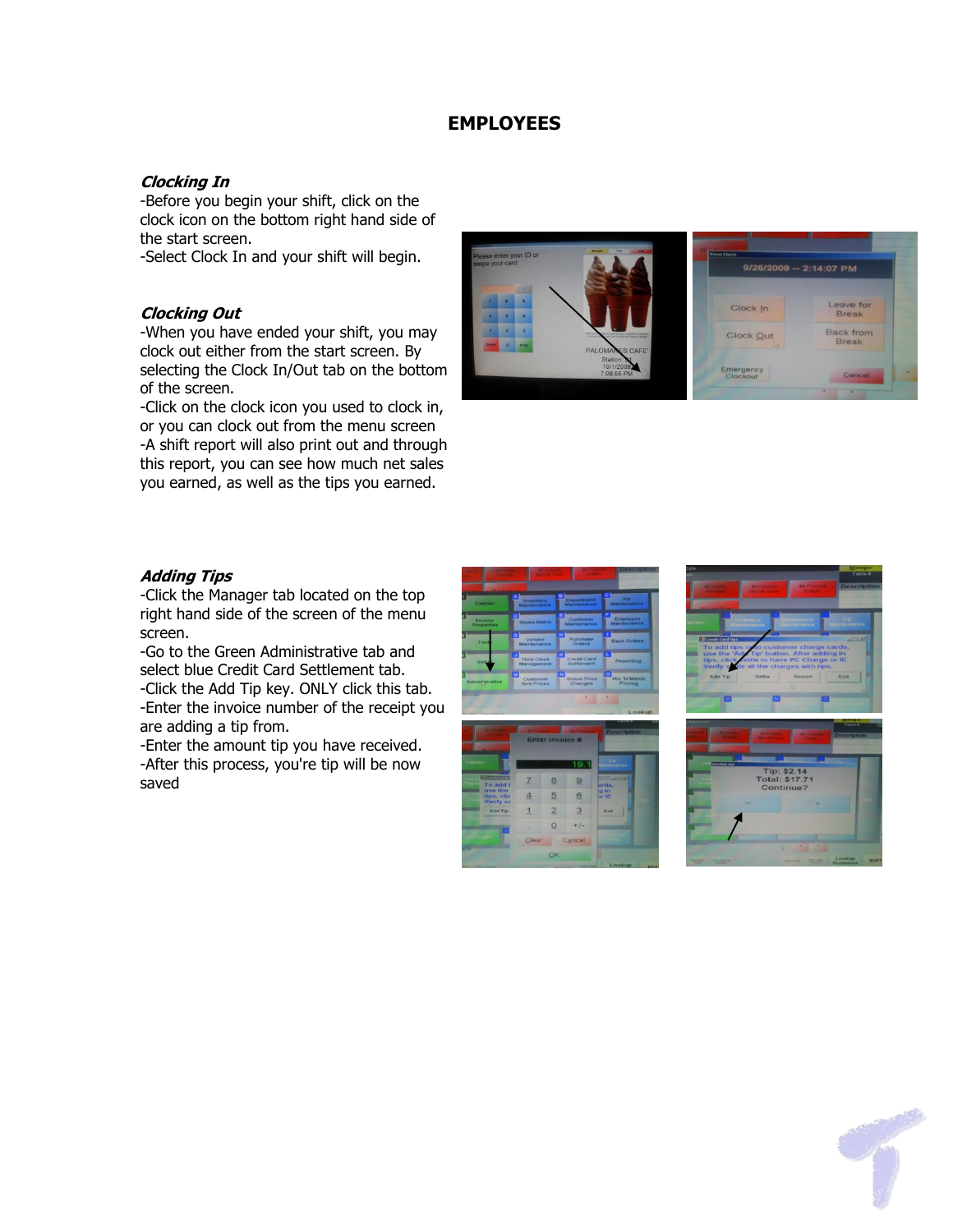## **MANAGER**

WHENEVER YOU ARE ENTERING THE FOLLOWING CHANGES, MAKE SURE THAT YOU ARE NOT IN THE MENU SCREEN, ONLY THE START SCREEN (where you put your ID in)

#### **Settling Credit Cards**

-Don't forget to add all the credit card tips before you perform this action -Select the Yellow Manger tab in the start screen or the option on the order menu screen. -Select the Green Administrative Tab and then choose Credit Card Settlement. A prompt screen will appear, and Click on Settle.





#### **Accessing Credit Card Batch Report (optional)**

-From the log in menu, select Manager.

-If you are already logged in, select the Options key

-Choose the Green Administrative key and select the blue Reporting Key

-To see the Credit Card Batch Report

Be sure you are in the Sales Tab Double click the "C" key, the Credit Card Batch Detail Report should be one choice down and select from the prompt the print icon.

Print this only if you need a proof of charge for a batch.

### **Accessing Detailed Daily Report**

-From the log in menu, select Manager. -If you are already logged in, select the Options key

-Choose the Green Administrative key and select the blue Reporting Key

-To see Detailed Daily Report:

Be sure you are in the Sales Tab Double click the "D" key, and select the Detailed Daily Report

This is your total sales report of the day. You can print a report of the info For any day in the past also.











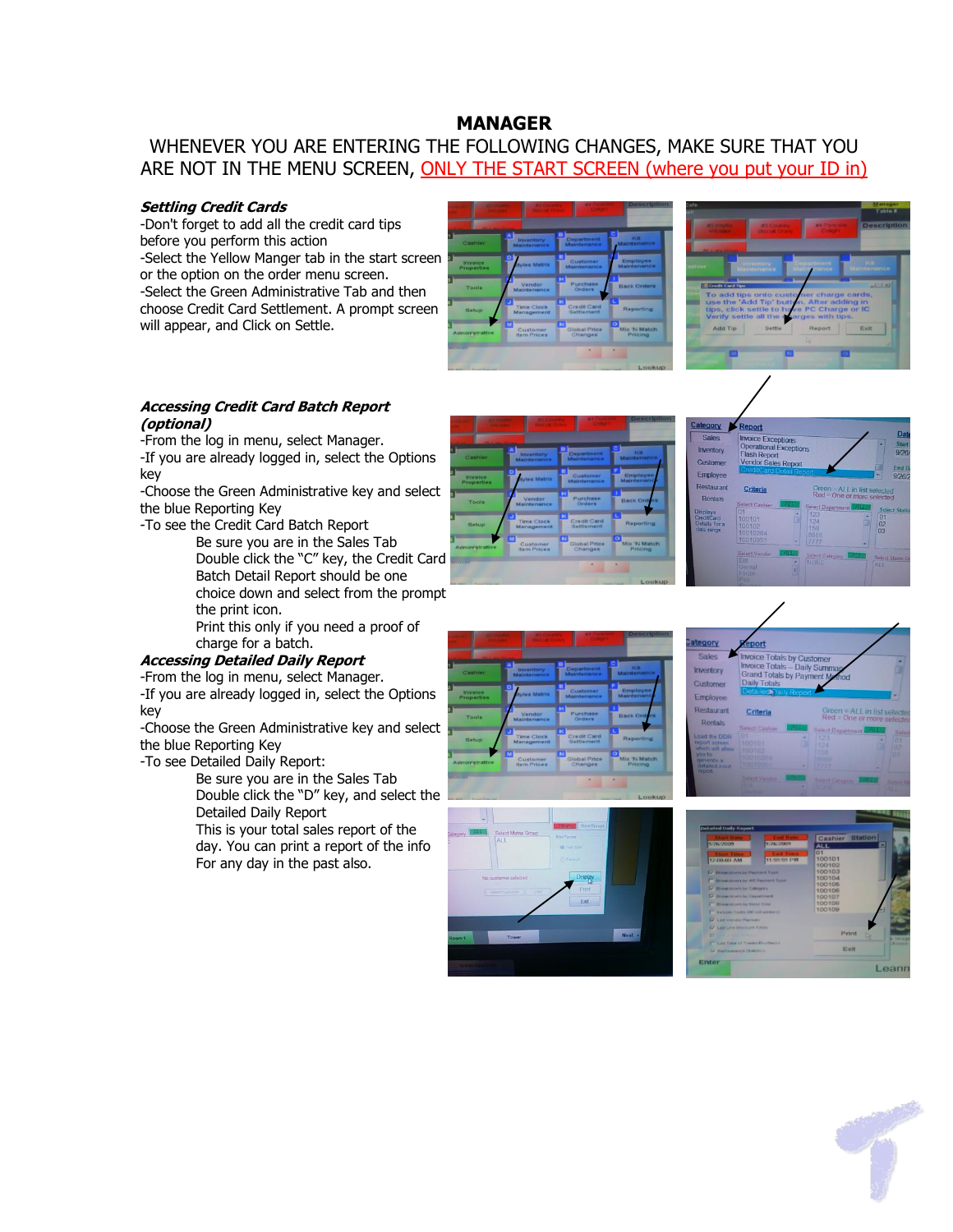#### **Adding New Items**

-Select the yellow Manager Tab in the start screen.

-Select the green Administrative Key -Select the Inventory Management Key. -Click the Green Add Item button. -Select Standard Item. This will allow you to create an item of your menu.

DO NOT FORGET to remember to select a Department for your items. The departments you would need shall be already programmed by Tuniss, but for whatever reason you wanted to add a new department for your item, you will need to add that department first.

-After selecting the department for the item, add the description of the new item and cost. Enter the price only under the Price You Charge section.

#### IMPORTANT:

DO NOT FORGET to add the printers to each item you create. Example (food items will need to Print in the kitchen printer, drinks on bar printer)













#### **Adding Modifiers**

-Select the Modifiers tab when adding an item. You can choose to add a modifier group or individual modifiers.

-Modifier groups are modifiers that all have a similar function. Modifier group are typically reserved for items that need a certain type of cheese added to it that the customer chooses, bread types for sandwiches, etc. You usually add modifier groups to an item if your item is some sort of sandwich, item with some sort of side, etc.

-After you add the modifiers, do not forget to save.

| <b>Modifier Groups</b>                                                                                                                        |                                                                                                                                 |                                                                                                                                                                                          |                                                                                                                                                                                                                                                                                |                                                                                                                                          |                                           |
|-----------------------------------------------------------------------------------------------------------------------------------------------|---------------------------------------------------------------------------------------------------------------------------------|------------------------------------------------------------------------------------------------------------------------------------------------------------------------------------------|--------------------------------------------------------------------------------------------------------------------------------------------------------------------------------------------------------------------------------------------------------------------------------|------------------------------------------------------------------------------------------------------------------------------------------|-------------------------------------------|
| <b>Bem: PUPUSA</b><br>n<br><b>San Norther</b><br>111<br><b>Teampton</b><br>w<br>Optional Info<br>Ordering Inf<br>N.<br><b>Search by New N</b> | SANDWICH<br><b>PUPUSA</b><br>Pending Orders<br><b>Special Pricing</b><br><b>Modifier List</b><br><b>A</b> Groups<br>Description | <b>Avg Core</b><br><b>Parra you</b><br>change<br>Price with<br>œ<br><b>A by Silverk</b><br>Properties<br><b>Matrix</b><br><b>C Individual Nems</b><br>Prompt<br>Promot<br><b>ALCOHOL</b> | <b>Pizza Setup</b><br>$-104$<br>10.00000<br><b>WTax</b><br><b>Citer2</b><br>\$1.50<br>\$1.80<br><b>UTax 3</b><br>٠<br>Notes Modifiers<br><b>Sales History</b><br>Charge <sup>Ta</sup> To Select Forced?<br>Charge for modifiers<br><b>TURNET</b><br>Transiter<br><b>Delete</b> | <b>Print Labels</b> Keyboard<br><b>Price Levels</b><br><b>Printers</b><br>Recipe<br><b>STATISTICS</b><br><b>Instant PO</b><br><b>KWA</b> | <b>Item: PUPL</b><br>Optional Is<br>Order |
|                                                                                                                                               |                                                                                                                                 | .,<br><b>Piano</b><br>Which modifier group would you like to add to<br>this item?                                                                                                        |                                                                                                                                                                                                                                                                                |                                                                                                                                          | W                                         |
| Additional<br><b>Landwich Sides</b>                                                                                                           | Crepe Side                                                                                                                      | Egg Style                                                                                                                                                                                | <b>Entrees Choice</b>                                                                                                                                                                                                                                                          | <b>Griddle Add Ons</b>                                                                                                                   |                                           |
| <b>Lunch Crepe</b><br>Sides                                                                                                                   | <b>Margarita Mode</b>                                                                                                           | <b>Omelet Modifiers</b>                                                                                                                                                                  | <b>Sandwich Side</b>                                                                                                                                                                                                                                                           | <b>Steak</b><br><b>Preparation</b>                                                                                                       | Add C                                     |
| ъ                                                                                                                                             | <b>Cancel</b>                                                                                                                   | <b>Select</b>                                                                                                                                                                            |                                                                                                                                                                                                                                                                                |                                                                                                                                          | <b>MAY</b><br>848                         |

#### **Individual Modifiers**

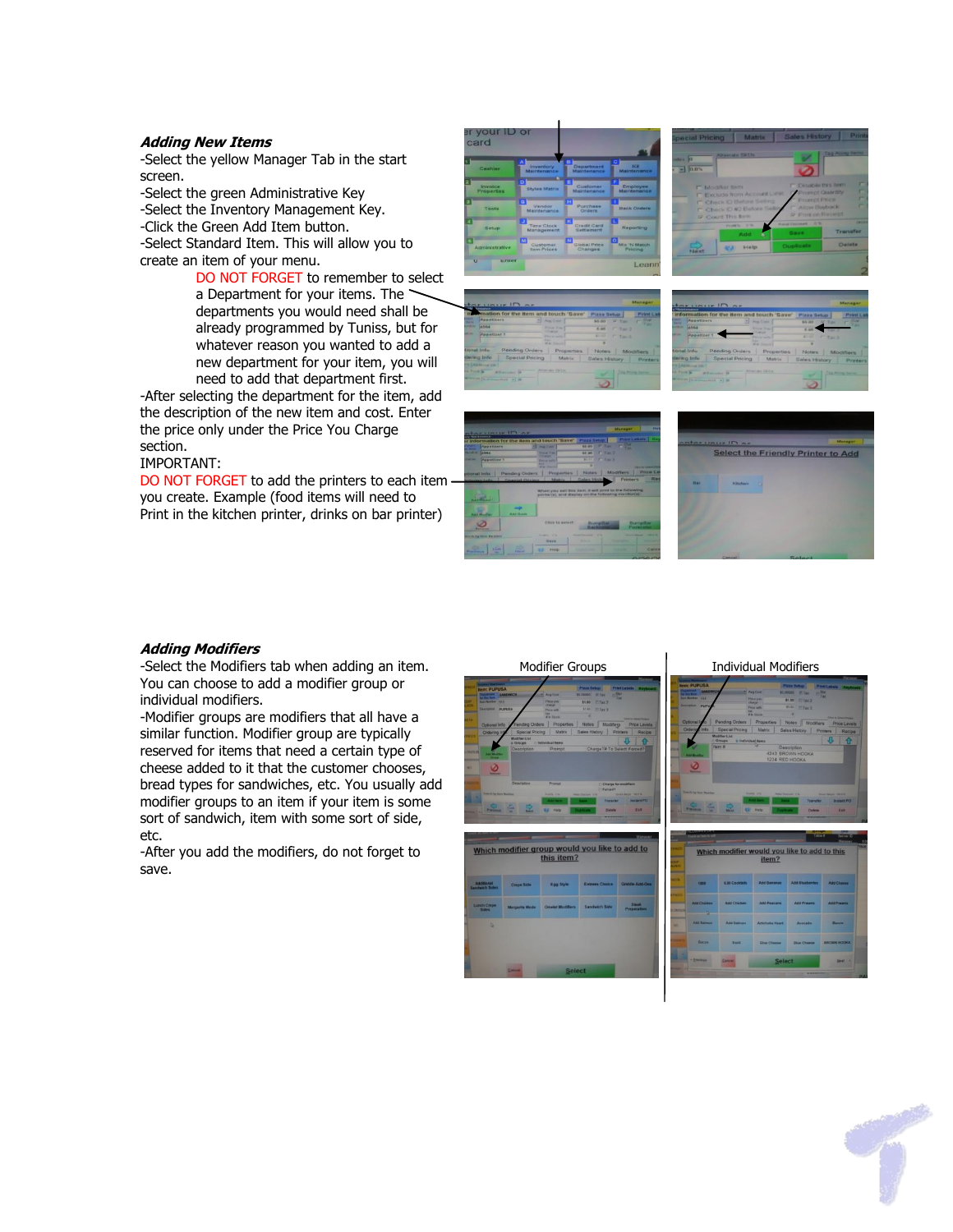#### **Adding Employees**

-Go to the File menu located on the top left of the start screen. -Select Employee Maintenance. -Select the green Add Employee tab.

-Enter the new employee's ID number as well as their password, name, hourly wage.



|                                                                                                                       | General Information For: Shebit Manager                                                                                                                                                                                                          | Card Sways 41                                  | –                                    |                                                |                                   |                                 |
|-----------------------------------------------------------------------------------------------------------------------|--------------------------------------------------------------------------------------------------------------------------------------------------------------------------------------------------------------------------------------------------|------------------------------------------------|--------------------------------------|------------------------------------------------|-----------------------------------|---------------------------------|
| <b>The College of the College of the College of the College of the College of the College of the College of the C</b> |                                                                                                                                                                                                                                                  |                                                |                                      |                                                |                                   |                                 |
| <b>Engineering Rd</b>                                                                                                 |                                                                                                                                                                                                                                                  | <b>General</b>                                 |                                      |                                                |                                   |                                 |
| ومسحو                                                                                                                 |                                                                                                                                                                                                                                                  | <b>Hardy Wage</b>                              | <b>AT IT</b>                         |                                                |                                   |                                 |
| <b>Country States' Count Harner</b>                                                                                   |                                                                                                                                                                                                                                                  | <b>Chairman Printers Contract Control Town</b> |                                      |                                                | <b>CAR &amp; Dealer Printer</b>   |                                 |
| <b>Column Av Court of</b>                                                                                             |                                                                                                                                                                                                                                                  | Changes Child in Subset Lags                   |                                      |                                                | <b>Changes and Carl Armed</b>     |                                 |
| Permissions                                                                                                           | Parsonal Info                                                                                                                                                                                                                                    |                                                |                                      | <b>Job Codes &amp; Wages Store Assocations</b> | ń                                 |                                 |
| European                                                                                                              | Page 1 Page 2   Page 1                                                                                                                                                                                                                           |                                                |                                      |                                                |                                   |                                 |
| <b>Installation</b>                                                                                                   | <b><i><u>Charles Charles Commercial Charles Charles Charles Charles Charles Charles Charles Charles Charles Charles Charles Charles Charles Charles Charles Charles Charles Charles Charles Charles Charles Charles Charles Charles </u></i></b> | <b>COL</b>                                     |                                      | al End Tremactures                             | <b>Electronic Calls</b><br>Candle |                                 |
| <b>Containers</b>                                                                                                     | <b>Service Print</b><br><b>Changes</b>                                                                                                                                                                                                           | ⊶                                              | -Thursday Print                      |                                                | <b>Sell Special</b><br>-          |                                 |
| <b>Gegants</b>                                                                                                        | <b>Calledge Phonests</b>                                                                                                                                                                                                                         | m                                              |                                      | a. Class Cash Drewer                           | <b>Talendor</b><br><b>Payment</b> |                                 |
| <b>Senat</b>                                                                                                          | <b>Wood Seattleton</b>                                                                                                                                                                                                                           | m                                              |                                      | - Sell Non-January                             | - Paulucks.                       |                                 |
| <b>Heritagenet</b>                                                                                                    | Alline Type                                                                                                                                                                                                                                      |                                                | all Tax Exempt<br><b>Several Ave</b> |                                                | <b>Charge Could</b><br>Castle     |                                 |
| <b>Flanchend</b><br><b>This of Experience</b>                                                                         | <b>School</b>                                                                                                                                                                                                                                    | <b>TELEVIS</b>                                 | u                                    | <b>Salt Gift Cards</b>                         | Charge Deliver<br><b>Elizabet</b> | -                               |
| <b>Bearch by University (C)</b>                                                                                       |                                                                                                                                                                                                                                                  |                                                |                                      |                                                | or discussion.                    |                                 |
|                                                                                                                       |                                                                                                                                                                                                                                                  | ٠                                              |                                      | <b>Changes</b>                                 | <b>Job Code</b><br>Setup          | <b>Time Clock</b><br>Management |



-Assign a Job code to the employee -Select the job code and Wages tab. -Click the green Add tab and choose the tab that best describes the job of the new employee. -DO NOT FORGET to save changes.





#### **Disabling an Employee**

-Go to file on the Start Screen and select Employee Maintenance. -Select the employee you would like to disable, and click the box named "Disable Employee" -DO NOT FORGET to save changes.

#### **Changing Color of Menu Tabs**

-From the log in menu, select Manager. -If you are already logged in, select the Options key

-Select the green Setup tab and select the blue Touch Screen Configuration tab

-Select the Items and Departments tab -From there you may now choose the colors of either the departments or individual items themselves

-To change the color, click the Select Color tab and a color palette should appear -DO NOT FORGET to save changes.

(Please feel free to contact us for help before attempting this function. It might be tricky if you are doing this for the first time.)